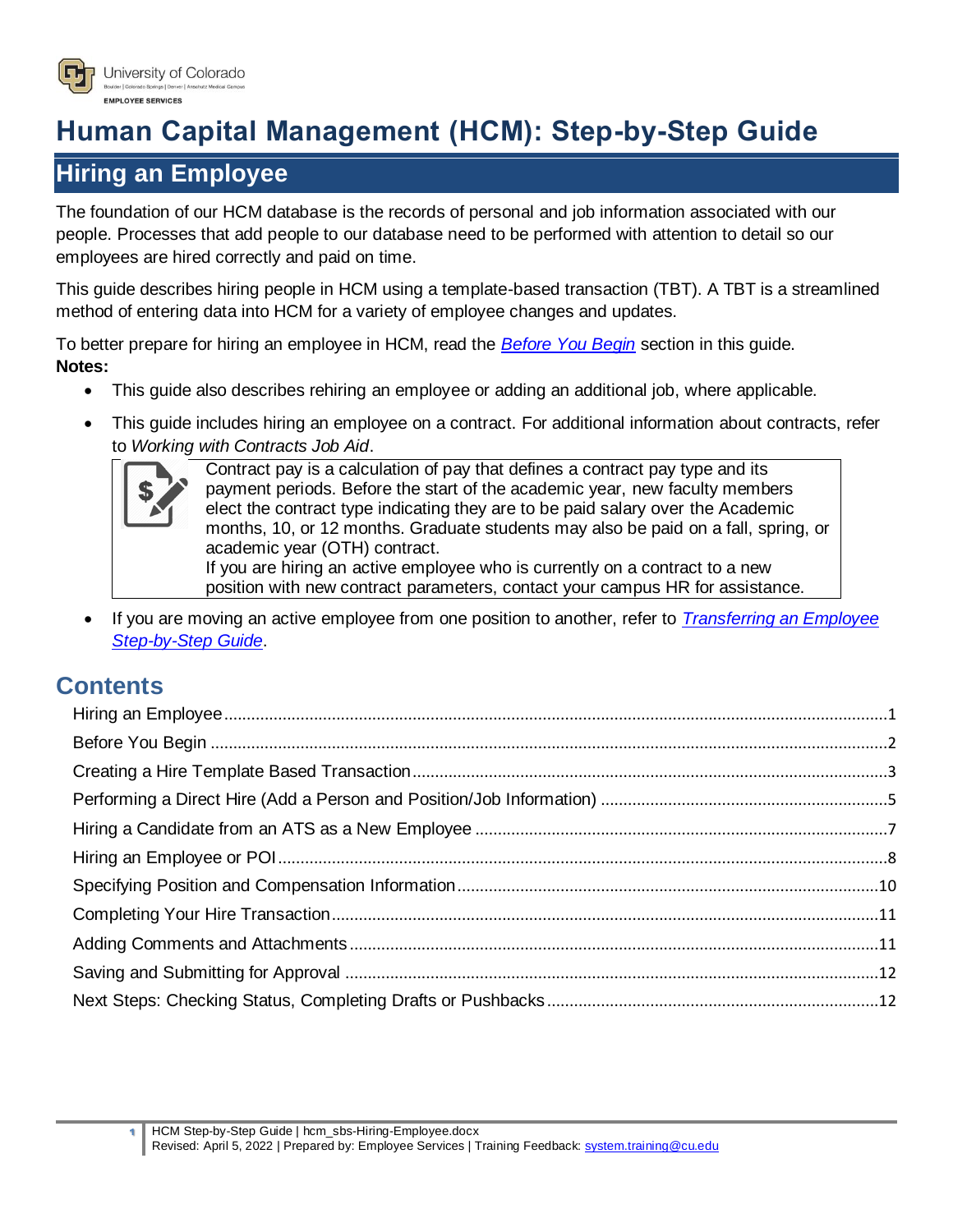# <span id="page-1-1"></span>**Before You Begin**

Before hiring an employee, make sure you are adequately prepared and have the following information:

- <span id="page-1-0"></span> A person to hire, which may be any of the following:
	- o A former employee (Empl ID) you are rehiring.
	- $\circ$  An existing employee (Empl ID) to whom you are assigning an additional job.
	- $\circ$  An existing or former person of interest (POI). If the POI does not have a Social Security number (SSN) in HCM, or has XXX-XX-XXXX or other invalid value as the SSN, you must update the SSN in Modify a Person before beginning the hire transaction. The value should be a valid SSN that will run through the HireRight/I9 E-Verify process. Modify a Person is available through Non-Pay Actions> Personal Information.
	- o An applicant, who may be new to the HCM database.
		- For applicants coming from an applicant tracking system (ATS) that are new to the HCM database, you will need personal information, which may come from a candidate's application in the ATS. If you are using CU Careers (Taleo) as your ATS, refer to *[Candidate Selection Step-by-Step Guide](https://www.cu.edu/docs/candidate-selection-0)* for information about collecting a candidate's personal data and dispositioning them to the Hired status before hiring them in HCM. If you are using Avature at your ATS, contact your campus HR for more information.
		- For applicants that are not in an ATS nor in HCM, you will be adding a person to the HCM database.
		- **Caution:** To avoid errors and duplication in HCM, it is important that people added to the system do not already have a record. Before you add a new employee to hire, run the Job List query (CUES\_HCM\_JOB\_LIST) to make sure the person you are adding does not already exist in the system. The Job List query lets you search by Employee ID, Department ID, Job Code, the last four digits of the SSN, first name, last name and the position number.

To run the Job List query from the HCM Community Users dashboard:

- 1. Click the **HCM WorkCenter** tile.
- 2. Click the **Resources** tab.
- 3. If the query does not appear in the list of most used, select the **Click here for ALL** link.
- 4. Select **Job List**.
- 5. Make sure the Active ONLY check box is not selected.
- 6. Type search criteria.
- 7. Double-check that your criteria is entered correctly. Mistyping a name, ID, or SSN will yield incorrect and possibly misleading data; leading you to create a duplicate record.
- 8. Click **View Results**.
- A position that has already been created, funded, and approved. For more information about positions, refer to either *[Creating a Position with Funding Step-by-Step Guide](https://www.cu.edu/docs/sbs-creating-position-funding)* or *[Updating a Position Step-by-](https://www.cu.edu/docs/sbs-updating-position)[Step Guide](https://www.cu.edu/docs/sbs-updating-position)*.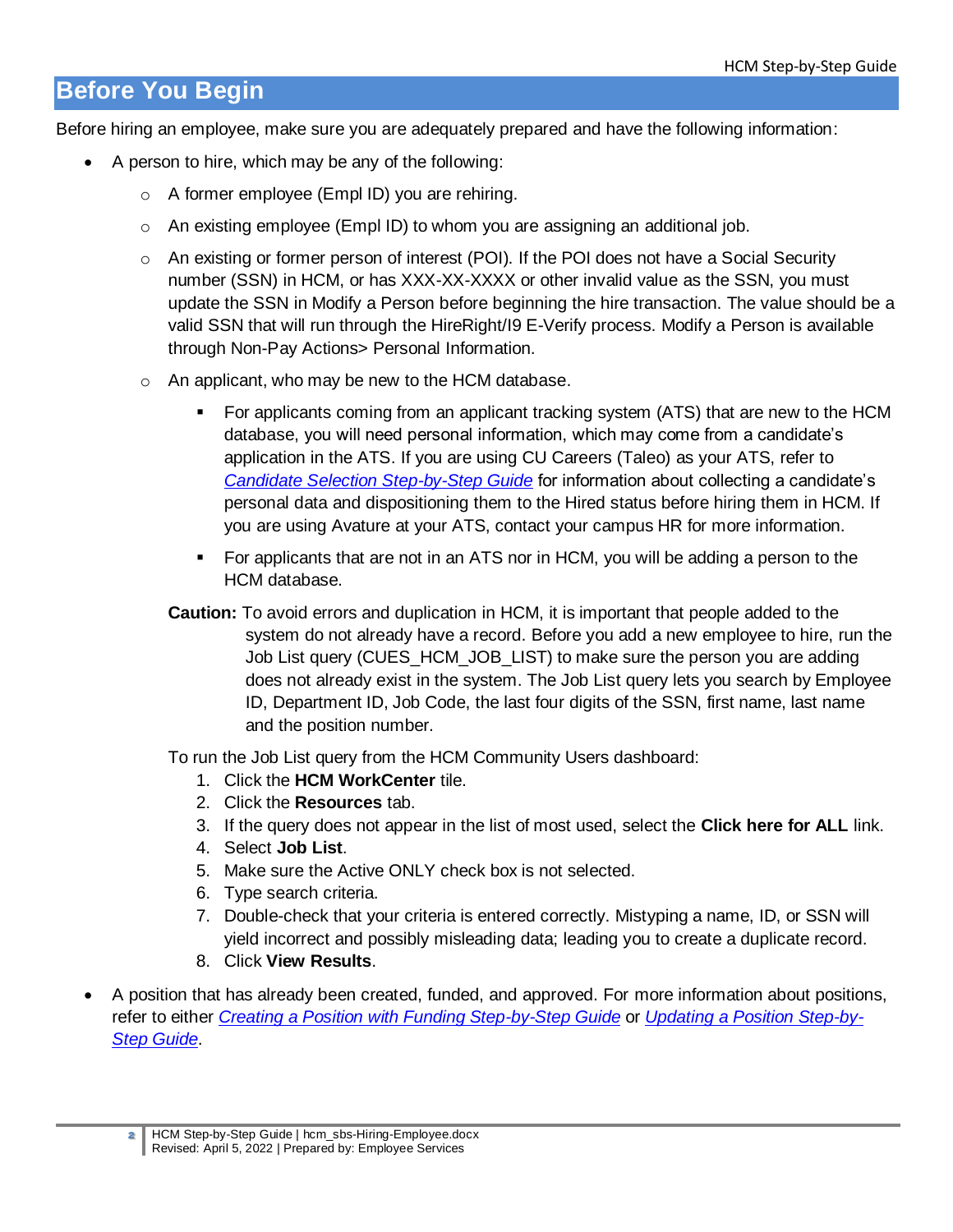An effective date, which will be the hire date.

If you are hiring an employee on a contract, the contract crosswalk table provides default dates for your campus based on the effective date you enter. You can run the Contract Crosswalk/Setup query to view the contract dates that are correct for your campus. This query is also available from the Related Content menu while entering the hire transaction. Refer to the *Working with Contracts Job Aid* for additional information about contract dates and fields.

 An expected job end date, if applicable. For some jobs, you may want the employee automatically terminated (Auto Term) on a specific date. Only certain jobs and employees are eligible for this process. Refer to *Auto Term Step-by-Step Guide* for more information about this process.

### <span id="page-2-0"></span>**Creating a Hire Template Based Transaction**

To hire (or rehire, or add a job to) an employee:

1. From the HCM Community Users dashboard, click the **Transaction Launch Page** tile. The Transaction Launch Page appears. This page provides a single location for template-based transactions.

|                                                                              |                         |                               |         |                                   |                        |                                   |             |                           | Related Content -   New Window   Help   Personalize Page |
|------------------------------------------------------------------------------|-------------------------|-------------------------------|---------|-----------------------------------|------------------------|-----------------------------------|-------------|---------------------------|----------------------------------------------------------|
| <b>Transaction Launch Page</b>                                               |                         |                               |         |                                   |                        |                                   |             |                           |                                                          |
| <b>Search Criteria</b>                                                       |                         |                               |         |                                   |                        |                                   |             |                           |                                                          |
| Empl ID                                                                      |                         |                               |         |                                   |                        |                                   |             |                           |                                                          |
| <b>Empl Record</b>                                                           |                         |                               |         |                                   |                        |                                   |             |                           |                                                          |
| <b>First Name</b>                                                            |                         |                               |         |                                   |                        |                                   |             |                           |                                                          |
| <b>Last Name</b>                                                             |                         |                               |         |                                   |                        |                                   |             |                           |                                                          |
| $\overline{\mathbf{31}}$<br>Date of Birth                                    |                         |                               |         |                                   |                        |                                   |             |                           |                                                          |
| <b>National ID</b>                                                           |                         |                               |         |                                   |                        |                                   |             |                           |                                                          |
| National ID Last 4                                                           |                         |                               |         |                                   |                        |                                   |             |                           |                                                          |
|                                                                              |                         |                               |         |                                   |                        |                                   |             |                           |                                                          |
| Department                                                                   |                         |                               |         |                                   |                        |                                   |             |                           |                                                          |
| *Search Option<br>$\checkmark$<br>Search<br>Clear All                        |                         |                               |         |                                   |                        |                                   |             |                           |                                                          |
|                                                                              |                         |                               |         |                                   |                        |                                   |             |                           |                                                          |
|                                                                              |                         |                               |         |                                   |                        |                                   |             |                           |                                                          |
| <b>ATS Applicants</b>                                                        |                         |                               |         | Personalize   Find   View All   2 | First 4 1 of 1 2 Last  |                                   |             |                           |                                                          |
| Source<br>Select<br><b>Applicant ID Name</b><br>System                       | Date of Birth           | <b>National ID</b><br>Last 4  | Dept ID | <b>Department Name</b>            | <b>Position Number</b> |                                   |             |                           |                                                          |
| $\Box$                                                                       |                         |                               |         |                                   |                        |                                   |             |                           |                                                          |
| <b>Clear ATS Selection</b>                                                   |                         |                               |         |                                   |                        |                                   |             |                           |                                                          |
|                                                                              |                         |                               |         |                                   |                        |                                   |             |                           |                                                          |
| <b>HCM Data</b>                                                              |                         |                               |         |                                   |                        | Personalize   Find   View All   2 |             | First 1 of 1 D Last       |                                                          |
| <b>Template</b><br><b>Action</b><br>Empl<br>Record Name<br>Select<br>Empl ID | <b>Status</b><br>Last 4 | National ID Effective<br>Date |         | Unit Dept ID Department Name      | Job Code Job Title     |                                   | Stnd<br>Hrs | Date of Birth Termination |                                                          |
| $\Box$                                                                       |                         |                               |         |                                   |                        |                                   |             |                           |                                                          |
| Clear HCM Selection                                                          |                         |                               |         |                                   |                        |                                   |             |                           |                                                          |
|                                                                              |                         |                               |         |                                   |                        |                                   |             |                           |                                                          |
| Add a Person                                                                 |                         |                               |         |                                   |                        |                                   |             |                           |                                                          |
| Submit                                                                       |                         |                               |         |                                   |                        |                                   |             |                           |                                                          |

- 2. In the Search Criteria section, type the **Last Name** (or other personal identifying information you have, but keep it as limited as possible to allow a wide search).
	- **Caution:** To avoid errors and duplication in HCM, it is important that people added to the system do not already have a record. You should have already run the Job List query to make sure the person you are adding does not already exist in the system. See *[Before You Begin](#page-1-0)* at the beginning of this document for more information.
- 3. From the **Search Option** list, select **Hire/Rehire/Additional Job**. This is required. The search option helps determine which template pages to display that are correct for your transaction.
- 4. Click **Search**. The system searches the ATS to find candidates that match the search criteria. The system also searches within HCM to find existing records of people (employees and POIs) in the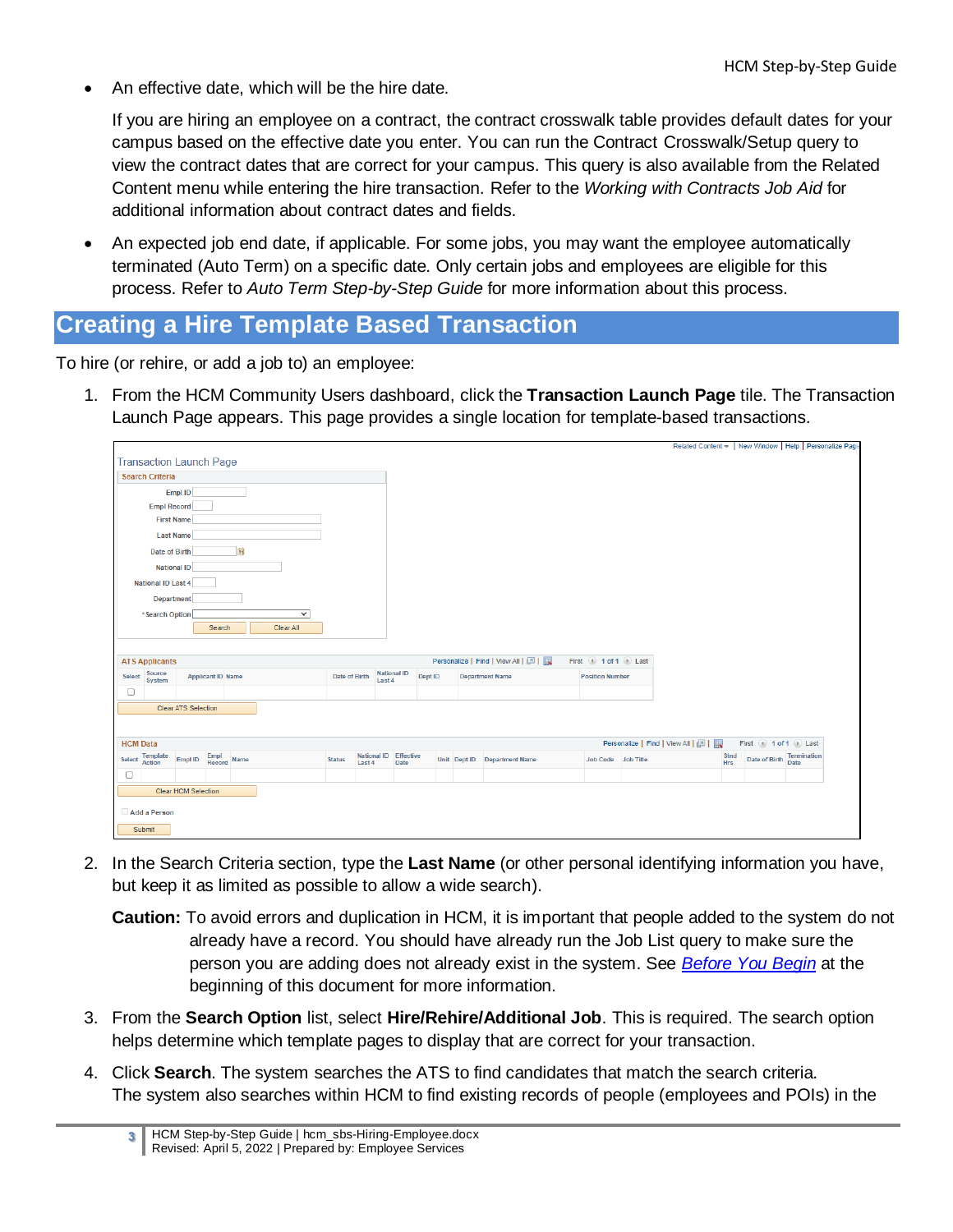database. Existing records include those that are active, terminated, as well as any future-dated transaction records that have been approved. This searching is helpful in that it finds personal information to pre-populate your hire template as well as prevent duplicate records of people in HCM.

The results of the search can vary as follows:

- **No ATS matching values found:** There are no candidates from the ATS that match your criteria. This will be the case for direct hires of people who have not worked, not applied for work, nor been a POI, at the university.
- **ATS Applicants:** There are candidates matching your criteria who have applied through the ATS. These results can include employees (active and terminated) and POIs who applied through the ATS.
- **No HCM matching values found:** There are no people (employees or POIs) in HCM that match your criteria. This will be the case for any new person who does not have a record in HCM.
- **HCM Data:** There are matching employees or POIs in HCM.

**Caution:** HCM Data results will include any future-dated hires or rehires that have been approved. If you see that the person you are hiring (or rehiring) has a future-dated record, or if the system displays a warning of a pending future-dated transaction, you should contact your department lead or HR before proceeding.

Continuing your transaction depends on who you are hiring. TBTs from the launch page let you:

- Perform a direct hire, meaning you want to add a person for whom no ATS and no HCM matching values were found.
- Hire a candidate from the ATS Applicants listed.
- Hire an active employee from the HCM Data listed. This is how you assign an additional job.
- Hire a POI from the HCM Data listed.
- Rehire a terminated employee from the HCM Data listed. Some employees have more than one terminated employment record, described later in this guide.

The following table lists variety of hiring tasks you can perform based on the results displayed from your search. Depending on what you need to do, proceed to the correct page in the **Go To** column.

| <b>ATS Results</b> | <b>HCM Results</b> | <b>Task</b>                           | Go To: |
|--------------------|--------------------|---------------------------------------|--------|
| <b>No</b>          | <b>No</b>          | Perform a direct hire of new employee | Page 5 |
| Yes                | No                 | Hire a candidate as a new employee    | Page 7 |
|                    |                    | Hire a current employee or add a job  | Page 8 |
| <b>No</b>          | Yes                | Rehire an employee                    |        |
|                    |                    | Hire a POI                            |        |
|                    |                    | Hire an employee who has applied      | Page 8 |
| Yes                | Yes                | Rehire an employee who has applied    |        |
|                    |                    | Hire a POI who has applied            |        |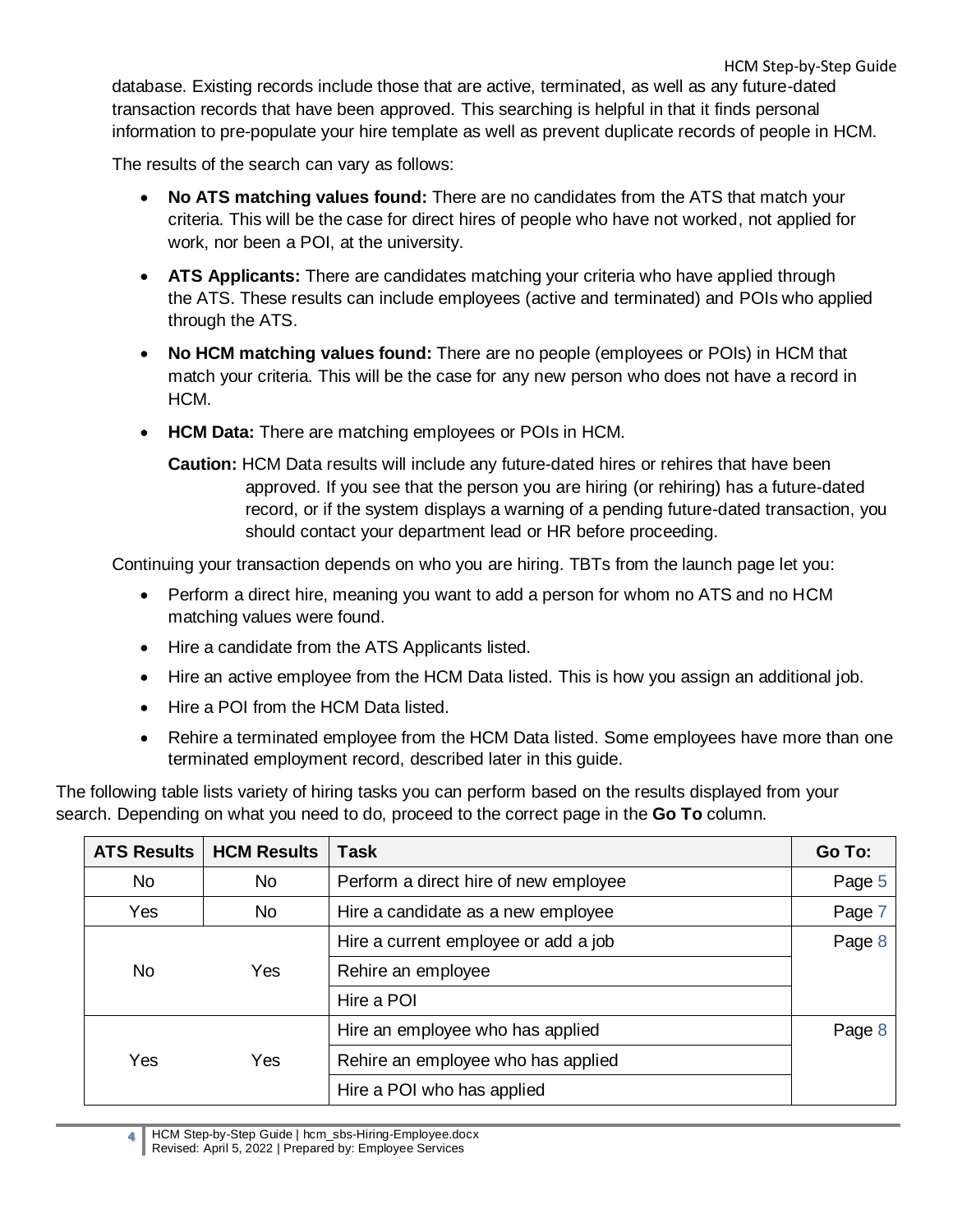<span id="page-4-0"></span>**Performing a Direct Hire (Add a Person and Position/Job Information)**

If this is a new person to HCM, then no matching values should be displayed in the ATS Applicants listing or the HCM Data listing.

**Caution:** To avoid errors and duplication in HCM, it is important that people added to the system do not already have a record. You should have already run the Job List query to make sure the person you are adding does not already exist in the system. See *[Before You Begin](#page-1-0)* at the beginning of this document for more information.

To add a person that you want to hire:

- 1. Select the **Add a Person** check box.
- 2. Click **Submit**. A message appears, asking if this is a contract employee.
- 3. Indicate whether this employee will be paid on a contract:
	- If this employee is not being paid on a contract, click **No**.
	- If the employee is being paid on a contract, click **Yes**.
		- The system prompts you for the effective date of the contract. This is the employee's start date. The system populates other related contract dates based on the effective date of the contract. To view contract dates for your campus, run the Contract Crosswalk Query from Related Content.

The same page and tabs for Add/Modify a Person are displayed. This page lets you enter personal information of the person you are hiring.

- 4. In the Name section, select an **Effective Date**. This is the date this person's record is created in the system. The default is today's date. When choosing the initial effective date, consider that only one new row may be added per day when updating background checks and Form I-9s. The most current row must be a day prior to the hire effective date.
- 5. Click **Add Name**.
- 6. Type the **First Name** and **Last Name**.
- 7. Click **OK**.
- 8. Select or type the **Date of Birth**.
	- **Note:** Although the Date of Birth field is not required to complete the transaction, it is important that Date of Birth is entered when hiring an employee, because it is used to determine benefits eligibility. A hired employee's enrollment could be delayed without a Date of Birth in the system.
- 9. If you have the information, complete required fields:
	- a. Select **Gender**.
	- b. Select **Highest Education Level**.
	- c. Select **Marital Status**.
	- d. In the **National ID** field, type the Social Security number (SSN).
		- **Note:** If the employee does not have a valid Social Security number at the time of entry into HCM, follow your campus specific guidelines, or leave it blank and the system will automatically populate XXX-XX-XXXX. Refer to the Social Security Number Procedural [Statement](https://www.cu.edu/employee-services/social-security-number-verification-use) for more information.
- 10. Do not click any buttons—Move to the top of the page.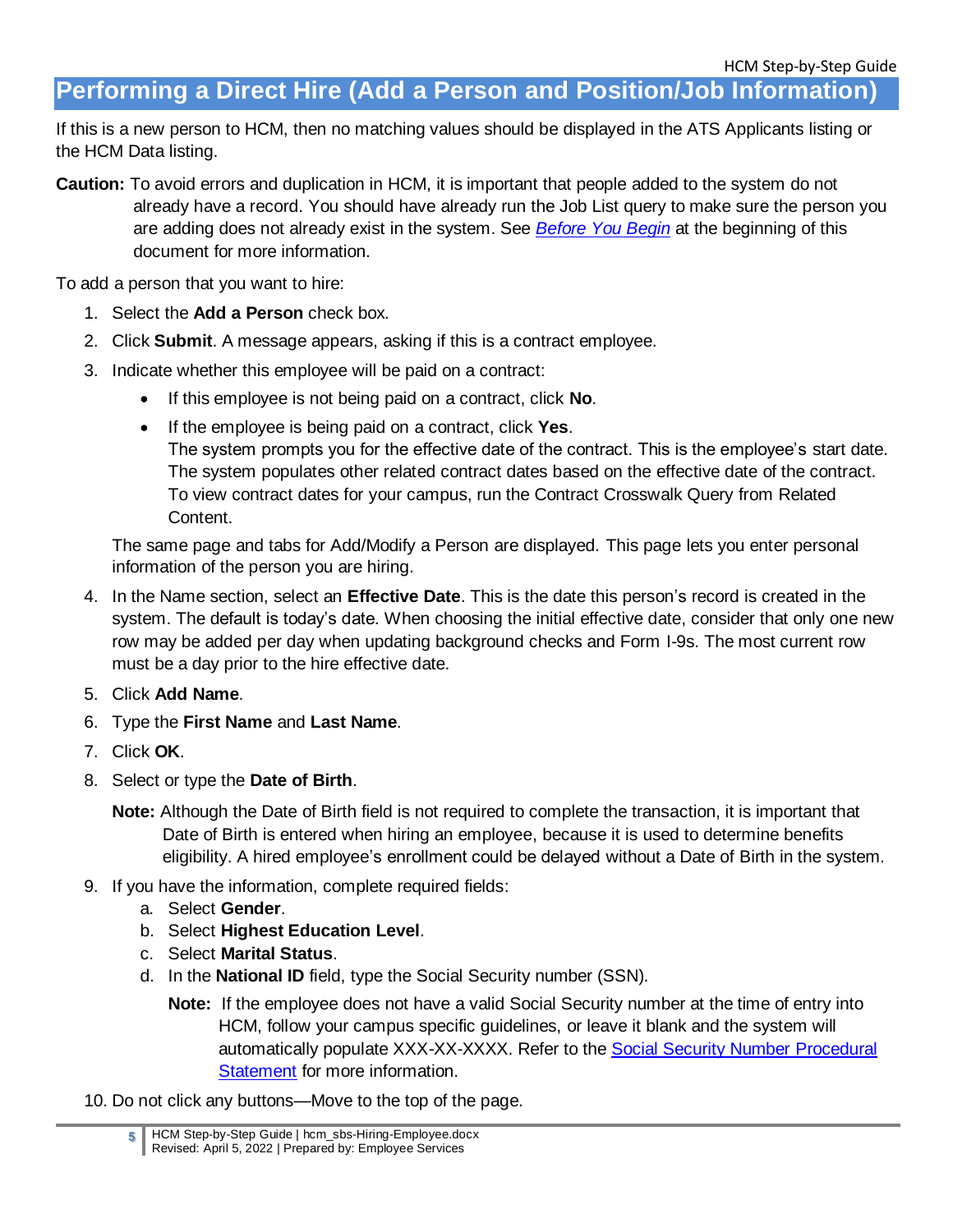- 11. Select the **Contact Information** tab.
- 12. For the Home address type (already displayed), click **Add Address Detail**. The Address History page appears with today's date as the effective date for this address. All effective dates in this process should match.
- 13. Click **Add Address**. The Edit Address page appears.
- 14. Type the address information and click **OK**. The system returns you to the Address History page. **Notes:** 
	- HCM copies Home address to Mailing address (and vice versa) overnight. If these addresses are different, such as for students, add both address. To add another address, click the Add button  $\blacksquare$  from the Contact Information tab.
	- State tax withholding is determined by Mailing address.
- 15. Click **OK**. The system returns you to the Contact Information tab.
- 16. Select a **Phone Type**.
- 17. In the **Phone Number** field, type the number for the selected phone type.
- 18. Select **Preferred**.
- 19. Select an **Email Type**.
- 20. In the **Email Address** field, type the email address for the selected type.
- 21. Select **Preferred**.
- 22. Do not click any buttons—Move to the top of the page.
- 23. Select the **Regional** tab.
- 24. Select the **Ethnic Group** lookup **a** and select the value.
- 25. Select a **Military Status**.
- 26. Do not click any buttons—Move to the top of the page.
- 27. If you have E-Verify or background check information, select the **CU Personal Data** tab and enter it.
- 28. If you have Form I-9 information, click the **CU Personal Data I9** tab and enter it.
- 29. Click **OK**. The Enter Transaction Details page appears displaying the system generated Empl ID. (Make a note of this ID to use when checking pending approval status.)
- 30. In the **Job Effective Date**, type or select the hire date. The default is today's date.
	- **Note:** Job Effective Date is the same as Contract Effective Date. This is the employee's start date. If the employee will be on a contract, the system provides related contract dates based on the effective date of the contract. To view contract dates for your campus, run the Contract Crosswalk Query available from the Related Content menu.
- 31. From the **Action** list, select **Hire**.
- 32. From the **Reason Code** list, select **New Hire**.
- 33. Click **Continue**. The Enter Transaction Information page appears. Continue to *[Specifying Position and](#page-9-1)  [Compensation Information](#page-9-1)* on page [10.](#page-9-1)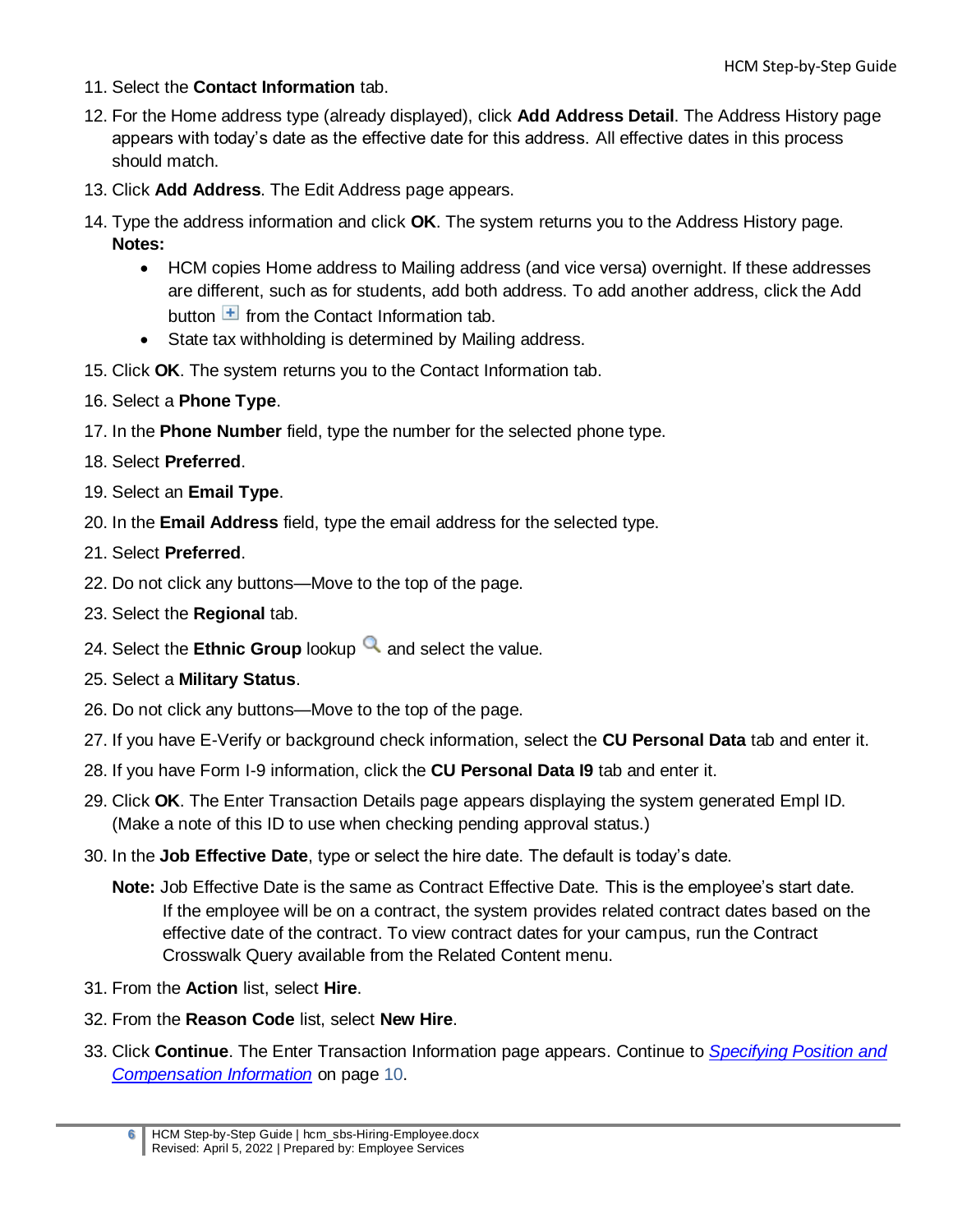# <span id="page-6-0"></span>**Hiring a Candidate from an ATS as a New Employee**

The ATS Applicants listing displays candidates ready to hire from CU Careers and Avature that match your criteria. If your candidate does not appear in ATS Applicants, make sure the candidate has been dispositioned in the ATS and their information has been sent to HCM for hire.

Because this is a new person to HCM, then no matching values should be displayed in the HCM Data listing. If there are matching values in the HCM Data, check that you have the correct information, or see *[Hiring an](#page-7-0)  [Employee or POI](#page-7-0)* on the next page.

To hire an applicant:

- 1. From the ATS Applicants, select the checkbox for the person you want to hire.
- 2. Click **Submit**. A message appears, asking if this is a contract employee.
- 3. Indicate whether this employee will be paid on a contract:
	- If this employee is not being paid on a contract, click **No**.
	- If the employee is being paid on a contract, click **Yes**. The system prompts you for the effective date of the contract. This is the employee's start date. The system populates other related contract dates based on the effective date of the contract. To view contract dates for your campus, run the Contract Crosswalk Query from Related Content. Refer to the *Working with Contracts Job Aid* for more information.
	- **Note:** If there are employees or POIs that matched your search criteria, a message appears warning you that HCM Data was returned. By not selecting an employee record from HCM Data, you are indicating you want to create a new Employee ID. Do not create a duplicate employee.

The Enter Transaction Details page appears. Empl ID displays as NEW and is not editable. The system will assign an Empl ID when the transaction is approved.

- 4. In the **Job Effective Date**, type or select the hire date. The default is today's date.
	- **Note:** Job Effective Date is the same as Contract Effective Date. This is the employee's start date. If the employee will be on a contract, the system provides related contract dates based on the effective date of the contract. To view contract dates for your campus, run the Contract Crosswalk Query available from the Related Content menu. Refer to the *Working with Contracts Job Aid* for more information.
- 5. Leave the **Reason Code** as **New Hire**.
- 6. Click **Continue**.

The Enter Transaction Information page appears. The Personal Data tab displays information from the ATS that the applicant provided. It also displays a position number associated with the application. You can hire the applicant to his position, or to a different position.

**Note:** If you determine that you no longer want to continue with this transaction, click Cancel, and close the browser tab to return to the Transaction Launch Page.

7. Verify that required fields are populated. (Gender, Highest Education Level, Marital Status, National ID)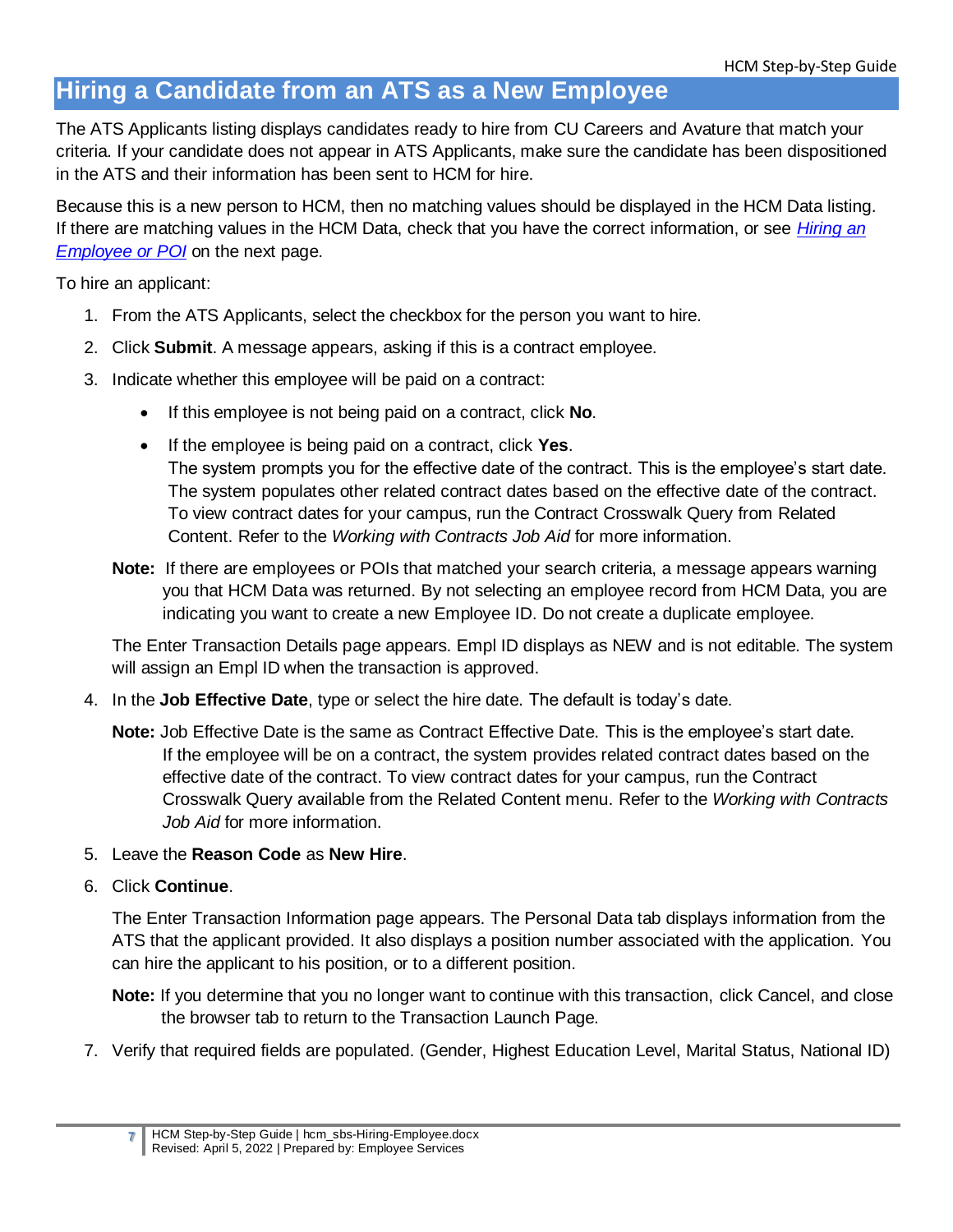- 8. Check that National ID has been provided. If not, enter one.
	- **Note:** If the person does not have a valid Social Security number at the time of entry into HCM, follow your campus specific guidelines, or leave it blank and the system will automatically populate XXX-XX-XXXX. Refer to the [Social Security Number Procedural Statement](https://www.cu.edu/employee-services/social-security-number-verification-use) for more information.
- 9. Click the **Pos and Job Infor** tab and continue to *[Specifying Position and Compensation Information](#page-9-1)* on page [10.](#page-9-1)

# <span id="page-7-0"></span>**Hiring an Employee or POI**

This section describes hiring someone who already has an employment record in HCM, such as:

- An active employee who has applied through the ATS
- An active employee to whom you need to assign an additional job
- A terminated employee you want to rehire
- An active or terminated POI you want to hire

To hire an employee or POI:

- 1. If the person has an applicant record, select it from the ATS Applicants.
- 2. From the HCM Data, select the checkbox corresponding to the Template Action of the person you want to hire.

| <b>Template Action</b>     | <b>Indicates</b>                                                                                                                                                                                                                                                                                      |
|----------------------------|-------------------------------------------------------------------------------------------------------------------------------------------------------------------------------------------------------------------------------------------------------------------------------------------------------|
| No Action                  | A currently active employee record. You cannot select this record.                                                                                                                                                                                                                                    |
| New Employment<br>Instance | A new record you can use to assign an active employee an additional job. If<br>an active employee has other terminated records, use a terminated record to<br>rehire the employee instead of creating an additional record.                                                                           |
| Rehire                     | Employee records with a status of terminated. Active employees may have a<br>terminated record you can reuse to add an additional job or to hire them.<br>Employees may have more than one terminated record; in this case, select<br>Empl Record 0 to avoid creating unnecessary additional records. |
| Hire                       | A POI record.                                                                                                                                                                                                                                                                                         |

#### **Notes:**

- You must choose both an ATS Applicant record and an HCM Data record in order to unite the ATS applicant personal data with the former Empl Record, resulting in hiring the applicant while using the employee's former Employee ID.
- If the candidate is an active employee who is changing positions due to a new job or promotion, then this should be a transfer, and is a separate template-based transaction. Refer to *[Transferring an Employee Step-by-Step Guide](https://www.cu.edu/docs/sbs-transferring-employee)* for more information.
- 3. Click **Submit**. A message appears, asking if this is a contract employee.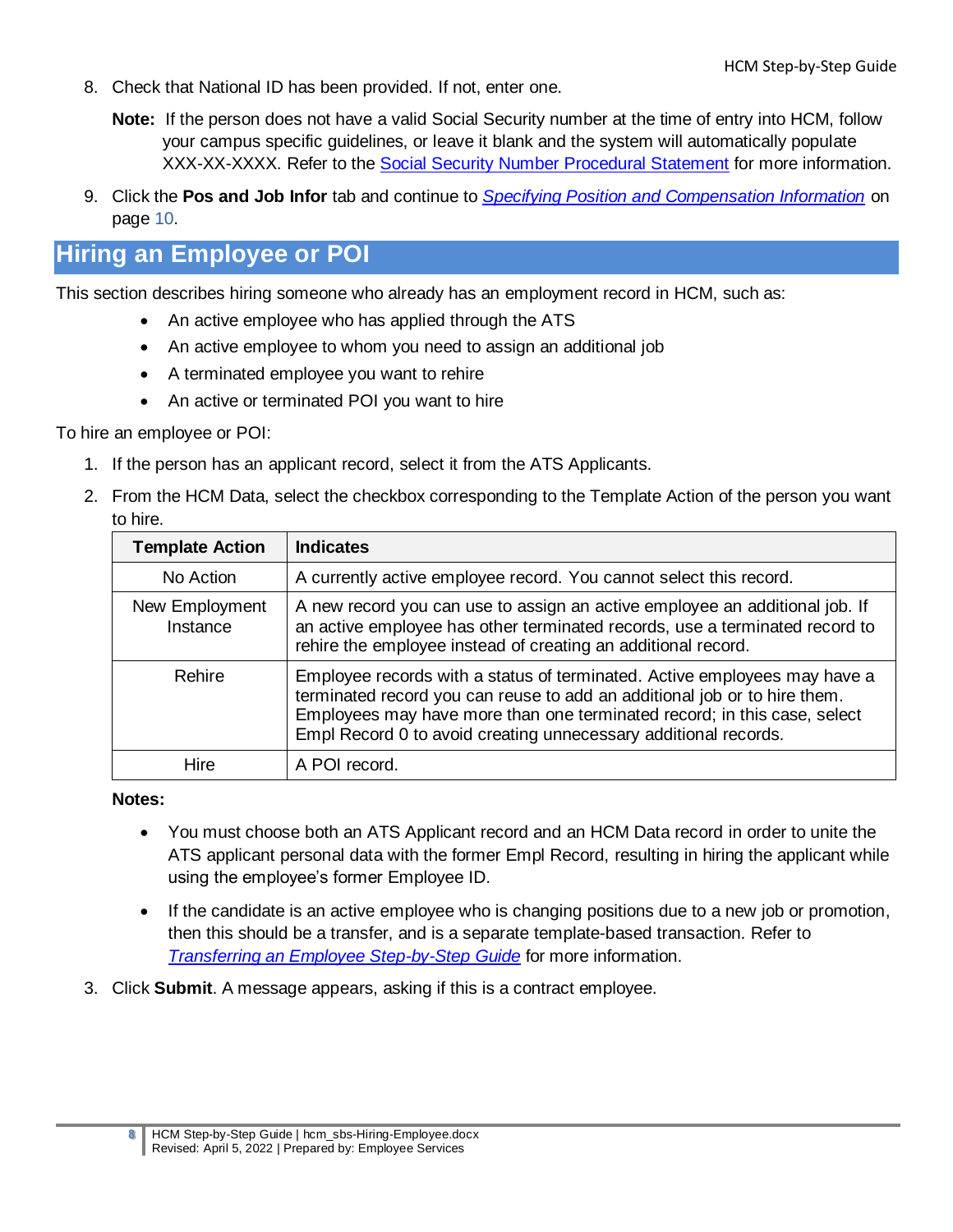- 4. Indicate whether this employee will be paid on a contract:
	- If this employee is not being paid on a contract, select **No**.
	- If the employee is being paid on a contract, select **Yes**. The system prompts you for the effective date of the contract. This is the employee's start date. The system populates other related contract dates based on the effective date of the contract. To view contract dates for your campus, run the Contract Crosswalk Query from Related Content.
	- **Caution:** If you are hiring an active employee who is currently on a contract to a new position with new contract parameters contact your campus HR for assistance.
	- **Note:** If there are employees or POIs matching your search criteria, a message appears warning you that HCM Data was returned. By not selecting an employee record from HCM Data, you are indicating you want to create a new Employee ID. Do not create a duplicate employee.

The Enter Transaction Details page appears.

- 5. In the **Job Effective Date**, type or select the hire date. The default is today's date.
	- **Note:** Job Effective Date is the same as Contract Effective Date. This is the employee's start date. If the employee will be on a contract, the system provides related contract dates based on the effective date of the contract. To view contract dates for your campus, run the Contract Crosswalk Query available from the Related Content menu.
- 6. From the **Reason Code**, select the reason for this hire. HCM displays only those reasons that are correct for the selected template action.
- 7. Click **Continue**. The Enter Transaction Information appears. The Personal Data tab displays personal information provided by the ATS (if applicable), or from the selected employee record.

**Note:** If you determine that you no longer want to continue with this transaction, click Cancel and close the browser tab and return to the Transaction Launch Page.

- 8. Review the personal information and update if necessary.
- 9. Click the **Pos and Job Infor** tab and continue to *Specifying Position and Compensation Information* in the following section.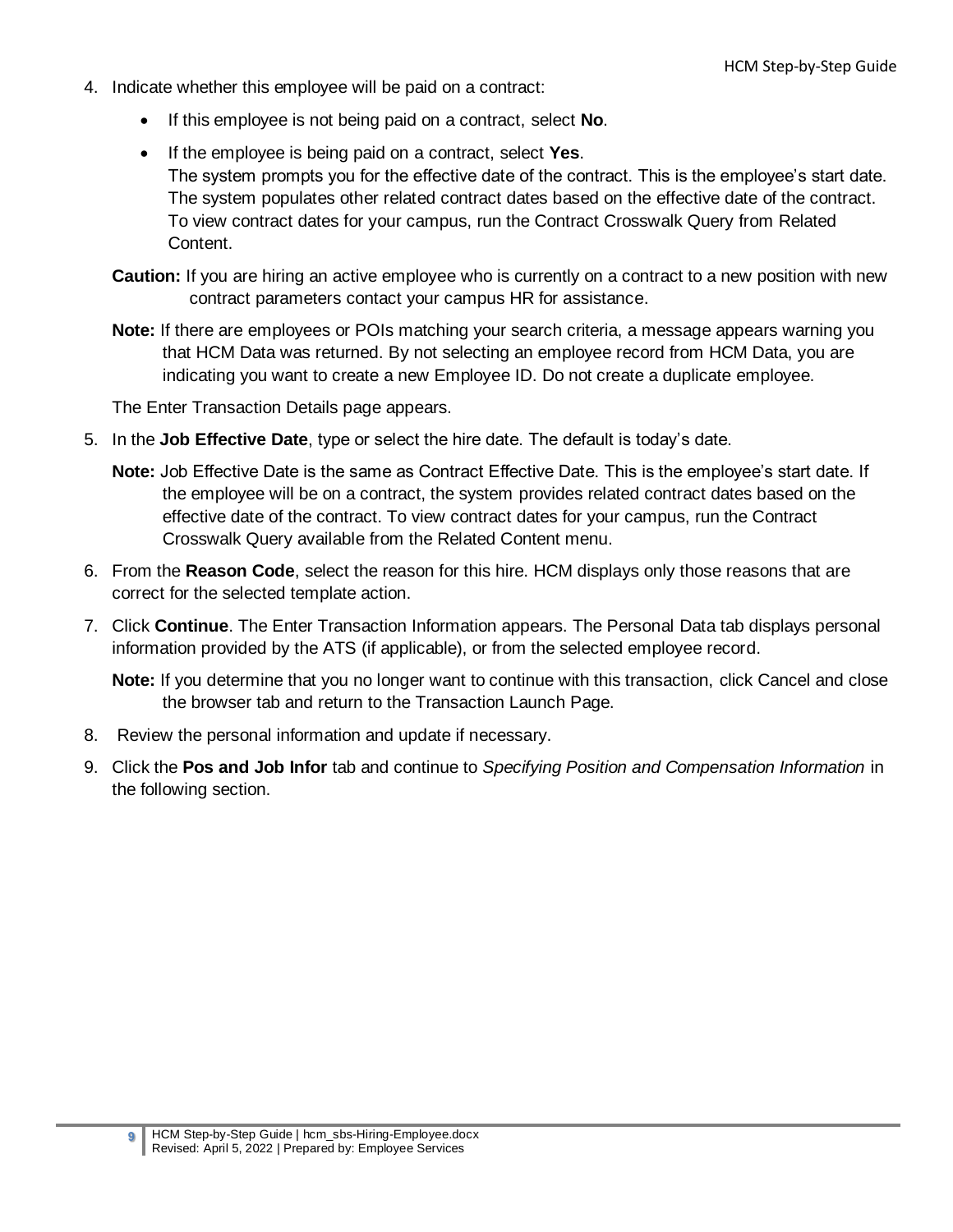### <span id="page-9-0"></span>**Specifying Position and Compensation Information**

The template fields that HCM displays here appear differently, depending on whether this is a contract employee. If you indicated this a contract hire, the template provides information related to the contract.

- **Note:** If you notice position information must be updated, stop and click **Save as Draft**. You can then update the position. Once the position is approved, you can then complete this hire transaction. Refer to *[Updating a Position Step-by-Step Guide](https://www.cu.edu/docs/sbs-updating-position)* for more information.
	- 1. From the **Position Number** field, type the position number or select it from the lookup. When you tab off the field, HCM populates default information from Position data.

<span id="page-9-1"></span>**Note:** If the position you select does not have a Reports to value, the system displays an error. Stop and click **Save as Draft** from the bottom of the page. Then, update the position to include Reports To. Once the position change is approved, return to the draft transaction to complete the hire as described later in this guide. Refer to *[Updating a Position Step-by-Step Guide](https://www.cu.edu/docs/sbs-updating-position)* for more information.

- 2. If needed, select an **Officer Code**. The default is **None**.
- 3. If needed, update the **Pay Group**. The default is based on the most common pay groups by job code, and is only editable on non-contract templates.
- 4. From the **Employee Type**, click the lookup and select either **H** (Hourly) or **S** (Salaried). On contract templates, this field displays a default based on the selected Pay Group.
	- **Field Non-Contract Hire Contract Hire Compensation Frequency** Select how often this employee will be paid. System displays Contract and is not editable. **Comp Rate Code** Select the compensation rate code. System displays BASEC and is not editable. The values you select for Compensation Frequency and Compensation Rate Code must be compatible with the type of employee (hourly or salaried) and that employee's pay cycle (bi-weekly or monthly) and paygroup. Refer to *[Valid Compensation Frequency and Compensation Rate Code Combinations Job](https://www.cu.edu/docs/jaid-Valid-Comp-Freq-Comp-Rate-Combinations) Aid* for a listing of valid combinations of these values. **Compensation Rate** | Type the compensation rate that is correct for the employee type. (Hourly rate or annual salary) Type the amount paid over the payment term of the contract. **Contract Term Period** Does not apply. Select the term. The system supplies the CU Contract End Date as well as the CU Faculty Contracts section from the contract crosswalk. You can select Default Appointment Period to clear the CU Contract End Date and enter your own date; the system will supply the Contract End Date and Termination Date in the CU Faculty Contracts section. Or, you can select null (blank Contract Term Period option), which clears the additional detail in CU Faculty Contracts, but not Effective Date and Contract Begin Date. To change these dates, you must click Cancel and start over with a new Effective Date. **CU Contract End Dt** Does not apply. Select the end date of the contract. This is the date of the last payment and the contract ends.
- 5. Select compensation values:

6. If needed, add other components of pay (for non-contract employees only). You must have at least one, and can have up to three.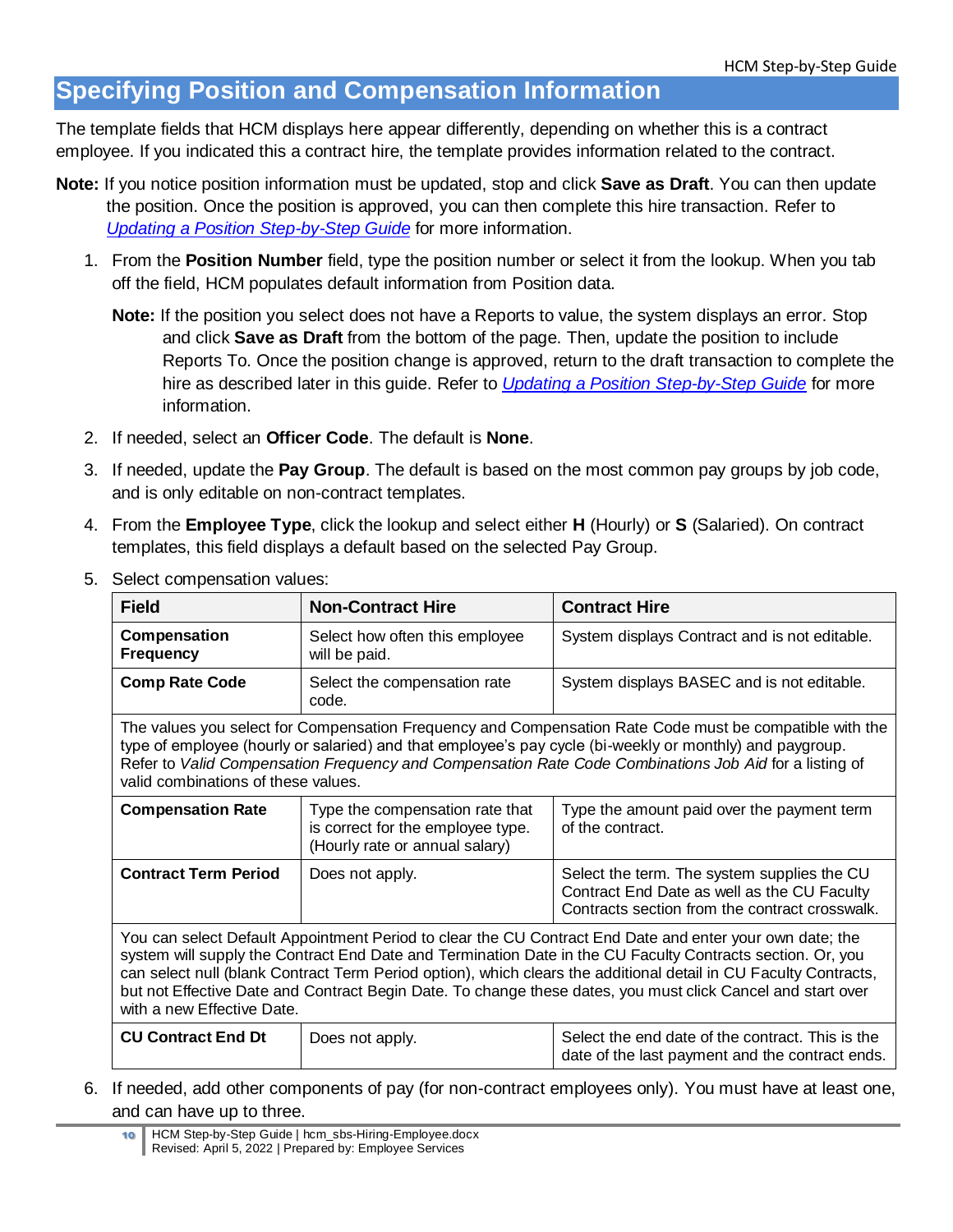- 7. If needed, type or select an **Appointment End Date**. A message will appear indicating that this date is not used for Auto Term evaluation and processing.
- 8. If applicable, type or select an **Expected Job End Date** that will be evaluated by the Auto Term process, and if eligible, will automatically terminate the employee on the specified date. This date cannot be more than five years in the future. A message appears indicating that you want the end date evaluated by the Auto Term process.
- **Note:** Only employees in certain job codes, depending on Business Unit, are eligible for the Auto Term process. Run the CUES\_HCM\_AUTO\_TERM\_ELIG\_JOBCODES query to view a current list of eligible job codes for your campus. Refer to *Auto Term Step-by-Step Guide* for more information.
	- 9. If this employee is a student, with an eligible job code to receive work study, enter an **Effective Date** in the CU Work Study Indicator section. The effective date is the first day of the pay period the employee will begin work study compensation. Employees can only have a work study indicator if they are in an active employment status and in an eligible job code on the effective date entered.

Work Study Eligible Jobs:

- 4101: Student Asst I
- 4102: Student Asst II
- 4103: Student Asst III
- 4104: Student Asst IV
- 4105: Student Asst V
- 4106: Student Asst VI
- 4201: Student Off-Campus Work Study
- 4202: Off-Campus Work Study No WC

### <span id="page-10-0"></span>**Completing Your Hire Transaction**

Before you submit the transaction for approval, be sure to add any comments or attachments.

### <span id="page-10-1"></span>**Adding Comments and Attachments**

- 1. In the Comments section, type any notes in the **Job Notes** field. When this hire transaction is approved, these comments populate Job Notes in Job Data.
- 2. If needed, attach documents, such as an offer letter.
	- a. Click **Add Attachment**.
	- b. In **Attachment Title** field, type a name for this document, such as Offer Letter.
	- c. Click **Add** .
	- d. Click **Choose File**.
	- e. Select a file and click **Open**.
	- f. Click **Upload**.